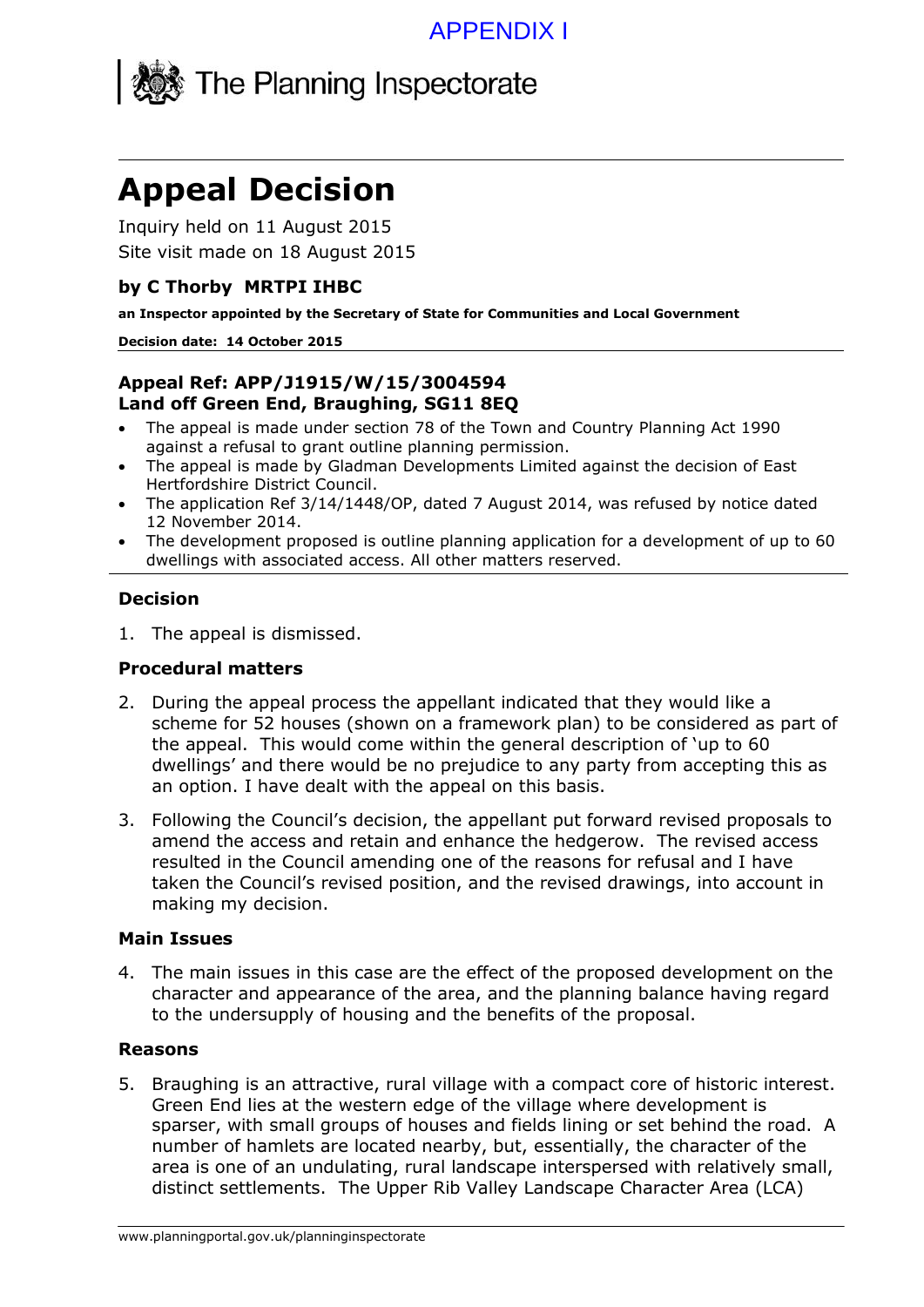identifies Braughing as a significant ancient settlement located within an undulating arable valley. It is also part of the attractive valley slope of the River Quin. Although the character assessment is a few years old, I find it accurately describes the landscape and is of relevance.

- 6. The appeal site is a field of open pasture, located outside the settlement boundary just to the north of the village. The site is important to the landscape as it forms part of the open undulating valley, the valley slope to the River Quin and the countryside setting to Braughing. Although development along Green End becomes interspersed with fields towards the settlement boundaries, the appeal site marks a clear change from the village to the countryside, with long field boundaries, open views of countryside seen through gaps in the hedges and large open fields on the opposite side of the road. It forms part of an effective gap between the small Hamlet of Hay Street and the village of Braughing, and they appear as separate settlements, a typical characteristic of the surrounding rural landscape. There is a row of houses further along Green End sitting some distance from Braughing and Hay Street. However, because it is a small, single row of houses, surrounded by open land (including the appeal site) it does not reduce the sense of being in the countryside. In terms of both visual and landscape character, the appeal site makes a significant contribution to the character and appearance of the area.
- 7. The appeal scheme could be low density with large areas of open space and landscaping. Nevertheless, 52 (or up to 60) would be a considerable number of dwellings sited over a large area which could not be easily assimilated. There is no doubt that the appeal scheme would significantly alter the visual and landscape character of the site from open pasture to a housing development. Although there is some development along the valley sides and ridges, there would be a significant adverse effect on the character of the landscape within the local area. The contribution of the site to the rural, undulating valley landscape and the attractive and open setting of the village would be lost. The countryside gap between Hay Street and Braughing would be significantly reduced undermining the distinct and separate settlements typical of the area.
- 8. The greatest visual effect would be experienced in local views due to the topography and range of high field boundaries. However, where there are views of the site from both nearby houses and local footpaths, those living and walking in the area would experience the change as significant, clearly harmful to the attractive vistas and countryside views, and the appreciation of the open and rural land surrounding the village. Although the single row of houses on Green End sits on the skyline, it would not reduce the visual impact of the proposal which would sweep down across the sloping site, highly visible where there are views of the site from paths to the north, west and south. Mitigation in the form of planting and the retention of much of the hedgerow along Green End would help to screen the new housing, but the existing views across the open field and beyond would be lost and this would be a long term, significant adverse effect. It would probably take up to fifteen years for new planting to be effective and even then it would not be likely to overcome the urbanising effect of the development.
- 9. Overall, the appeal scheme would detract significantly from the character and appearance of the area, contrary to aims of the East Herts Local Plan Second Review policy GBC14, which seeks to improve and conserve local landscape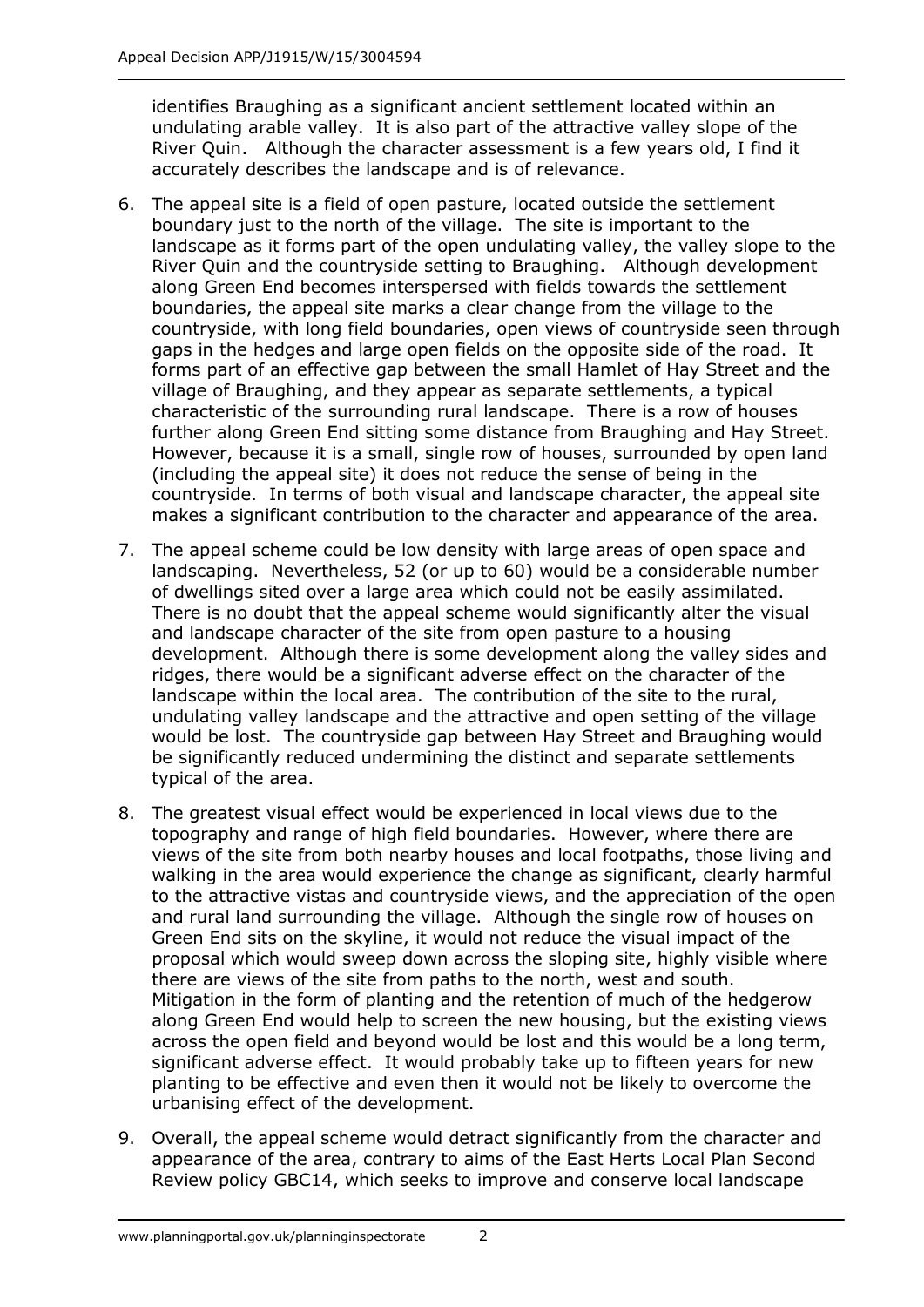character. Although this policy refers to an old method of character assessment, seeking to conserve the local landscape in this rural area takes account of different roles and character of different areas, including recognising the intrinsic character and beauty of the countryside. The aim of the policy is, therefore, consistent with one of the core principles of the National Planning Policy Framework (NPPF) and I attach significant weight to these aims. The emerging plan is at an early stage and carries little weight. A Neighbourhood Plan is being drafted and at a very early stage in the process, it too carries little weight.

## *Other matters*

- 10. The proposed houses would be too far away to affect the setting of the Braughing Conservation Area which would be preserved. The site is within reasonable walking distance of a wide range of facilities. Although not every need is catered for (including employment) and public transport is limited, it would be a relatively sustainable site for new housing in a rural location. There would be sufficient capacity on the roads and safe access would be provided. The appellant has demonstrated that there would be no flood risk either at the site or elsewhere. The planning obligation would meet the Council's demands and where necessary would ensure that the local infrastructure could accommodate the proposed development; however, it would not overcome the identified harm and given the decision in this case, I have not considered the obligations any further.
- 11. A large number of appeal decisions and High Court judgements were put before me. Many related to legal principles which I have taken into account in my reasoning. Others relate to sites where circumstances are different to either the appeal proposal or the appeal site. I have given limited weight to the 1990 appeal decision for development at the appeal site as it was arrived at under different local and national policies and I have considered this case on its own merits.

## *Planning balance*

- 12. The Council accepts that they cannot demonstrate a five year housing land supply. I have taken into account the high court judgement relating to the weight to be attached to the policies for the supply of housing, which may vary according to the circumstances, including the extent of the shortfall. However, in this case there is an agreement about which policies this relates to and that no weight is to be attached to those policies.
- 13. The proposed housing would make a valuable contribution towards the provision of housing (including the five year supply) in an area where, if using the appellant's figures which are lower than the Council's, there is a very considerable shortfall and a long way to go to make up the undersupply. In these circumstances substantial weight is attached to the provision of housing, including the provision of affordable housing.
- 14. There would be economic benefits in terms of jobs relating to construction and future residents would contribute to the local economy, helping to maintain and support local businesses. There would be some social benefits from adding new residents who would support community infrastructure and services, and there would be new play area for children. However, these are small benefits as there is no evidence that the village and its local economy are not active and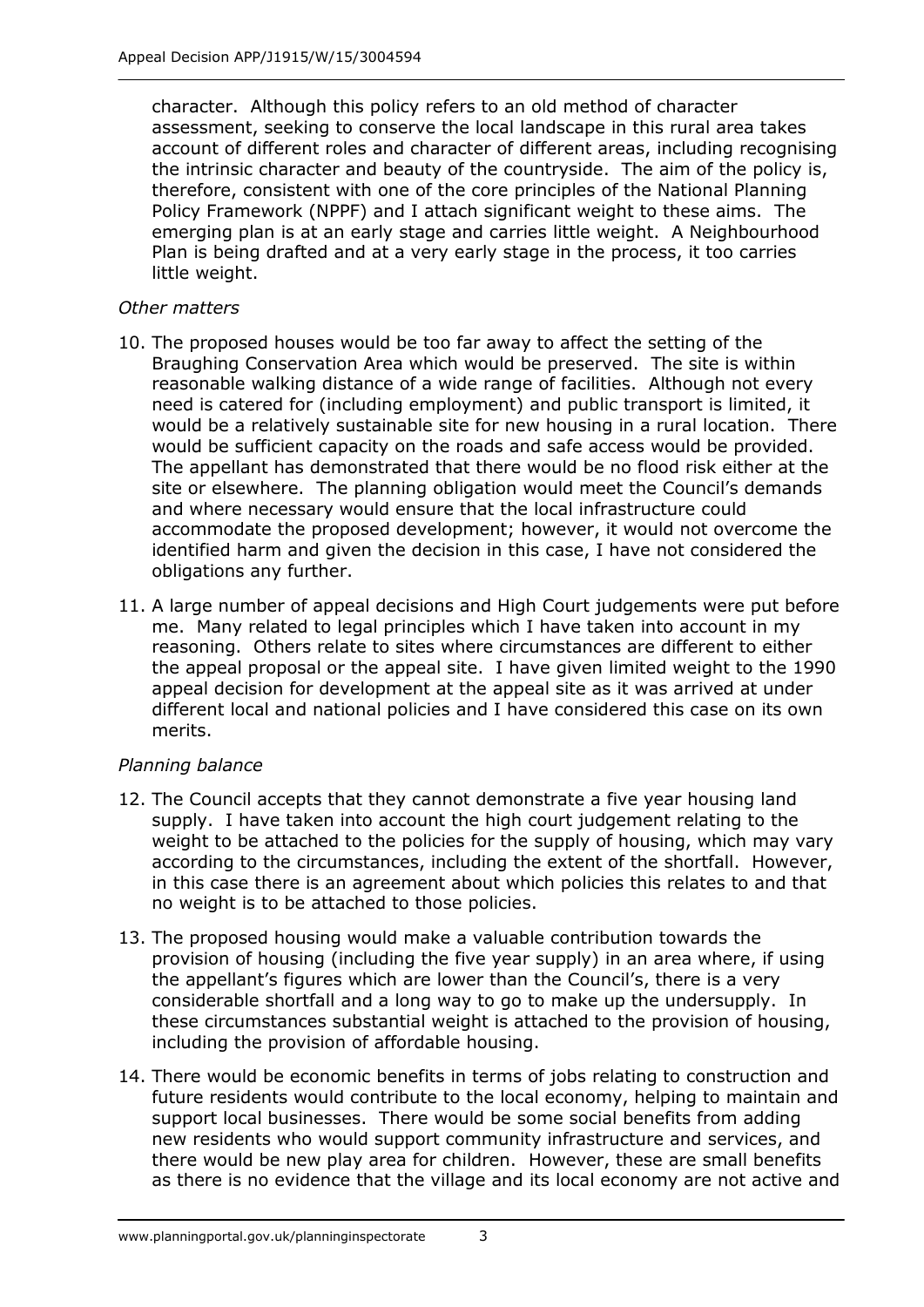thriving. It would not be possible to say who would move into the proposed houses and any benefit in terms of age profiling of the village could not be relied upon. Therefore, some modest weight is attached to the social and economic benefits.

- 15. There may be some areas of improved biodiversity at the site with a wider range of habitats, but this would come at the expense of a loss of a large, open and natural area and I am not convinced that anything other than limited weight should be attached in this regard. Although the Council consider that there would be social disadvantages, these rely on comments taken from other appeal decisions and the Council officer's views, rather than any detailed and conclusive evidence supporting the arguments and I give them little weight.
- 16. I have found that the environmental impact is a significantly adverse one, of a very high order leaving permanent damage to the landscape character and the appearance of the area. The environmental harm would not meet the environment strand of sustainable development as set out in the NPPF which is described as contributing to protecting and enhancing, among other things, our natural environment. I conclude that the harm in this respect would be more than substantial and of a high order, significantly and demonstrably outweighing the benefits in this case and, taking into account the NPPF as a whole, it would not be sustainable development. For these reasons the appeal fails.

*C Thorby*

INSPECTOR